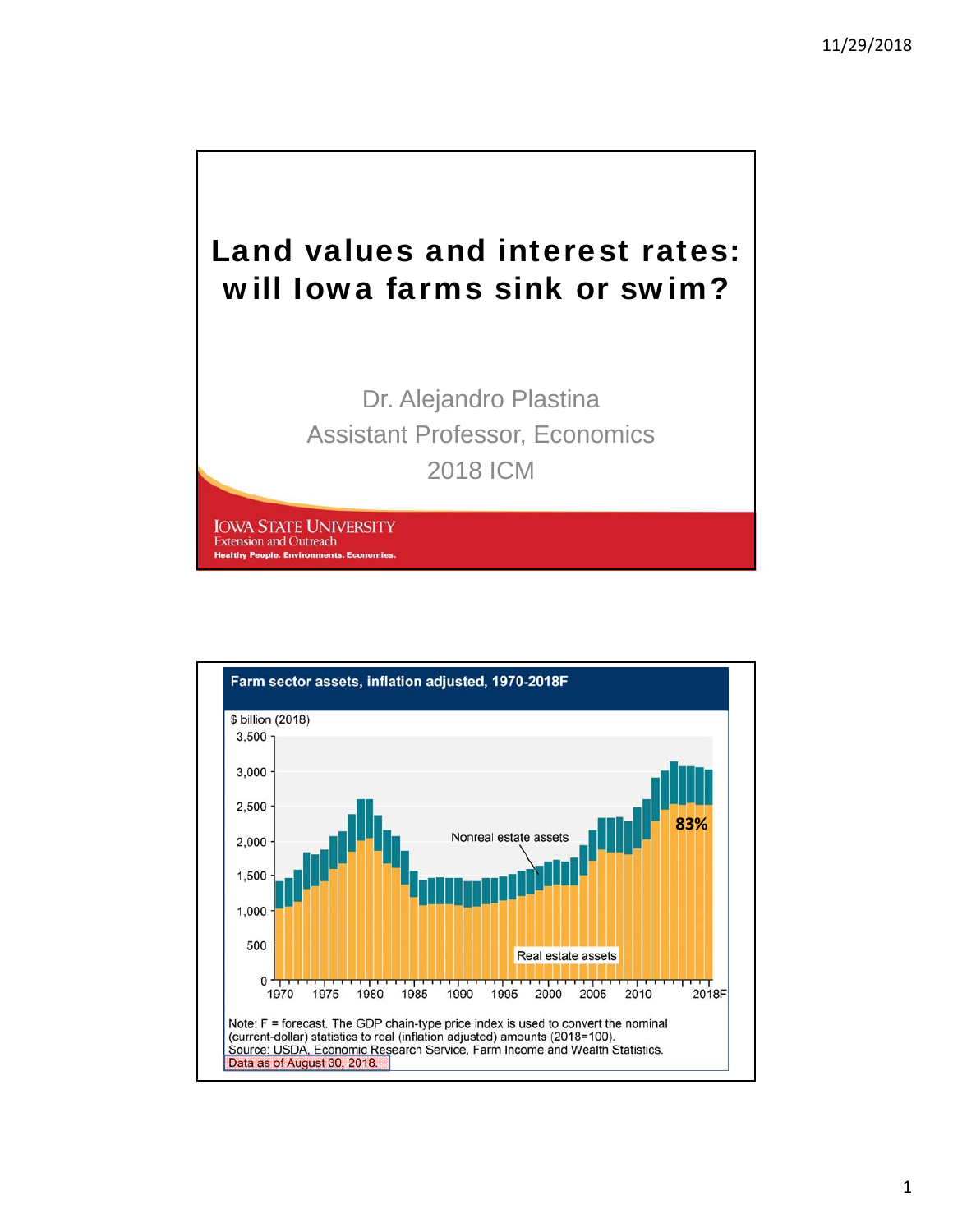

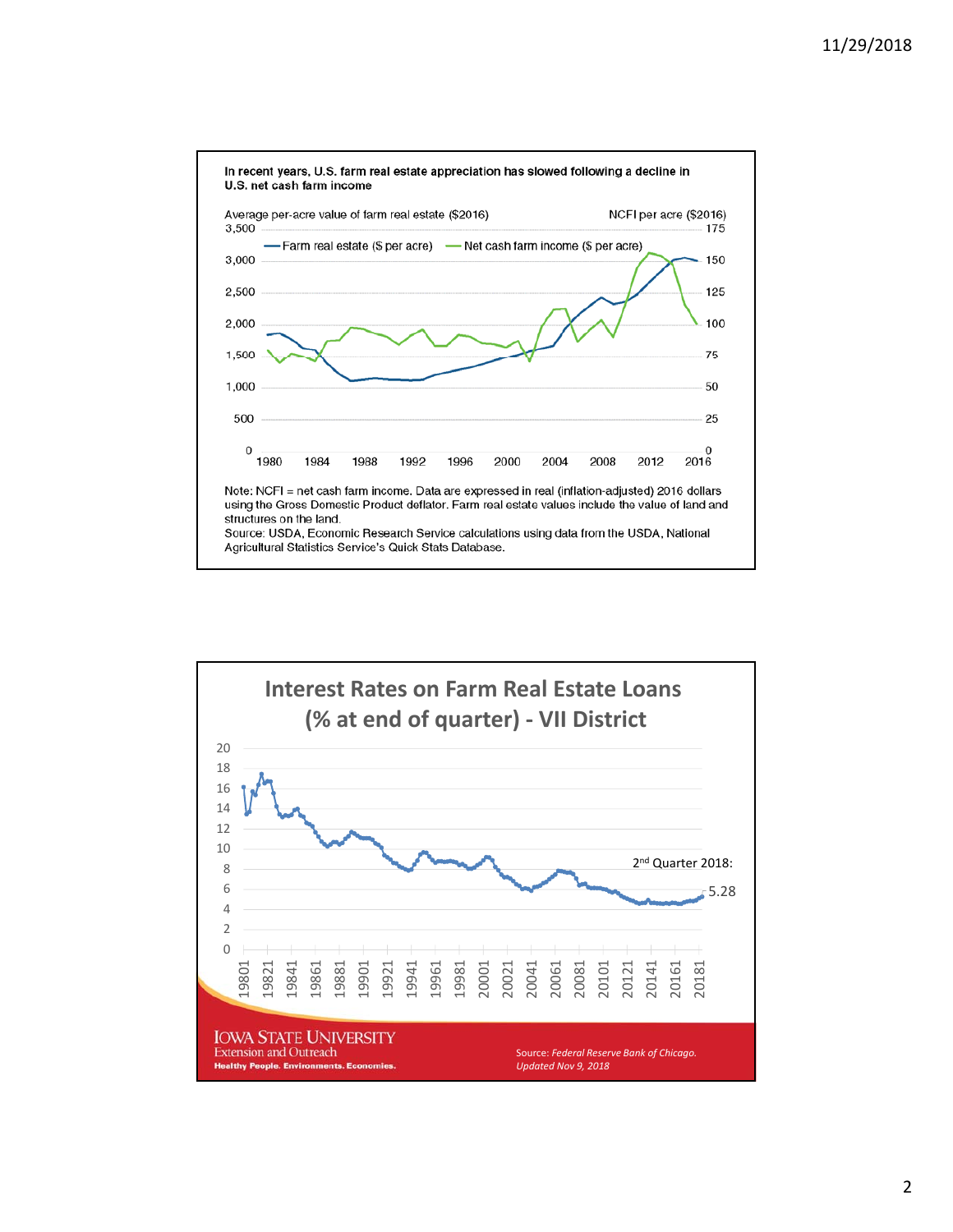### Economic Fundamentals driving Land Values

Land Values = Localized Net Income Universal Interest Rate

Higher Income, higher Land Value Lower Interest Rate, higher Land Value

**IOWA STATE UNIVERSITY Extension and Outreach Healthy People. Environments** 

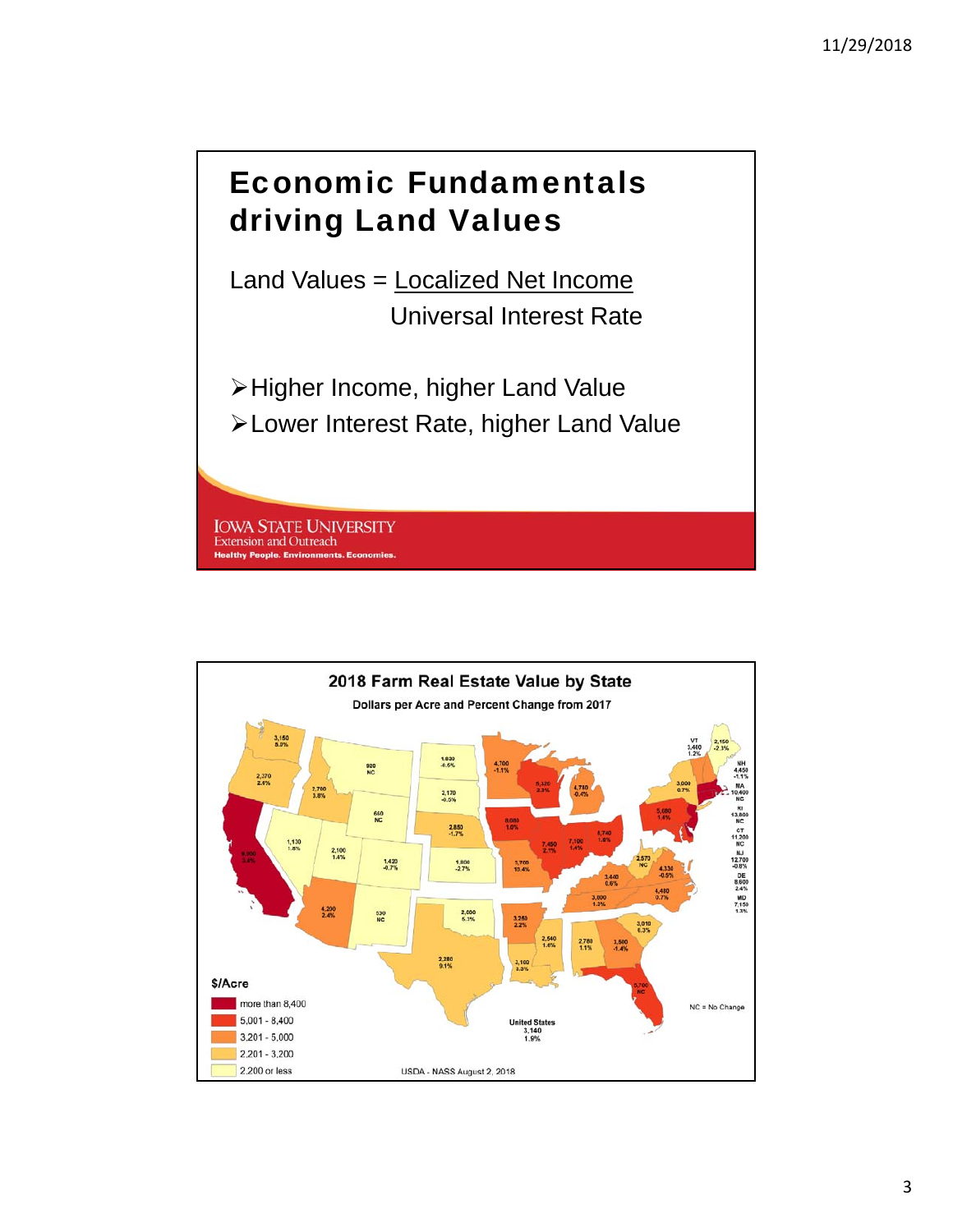

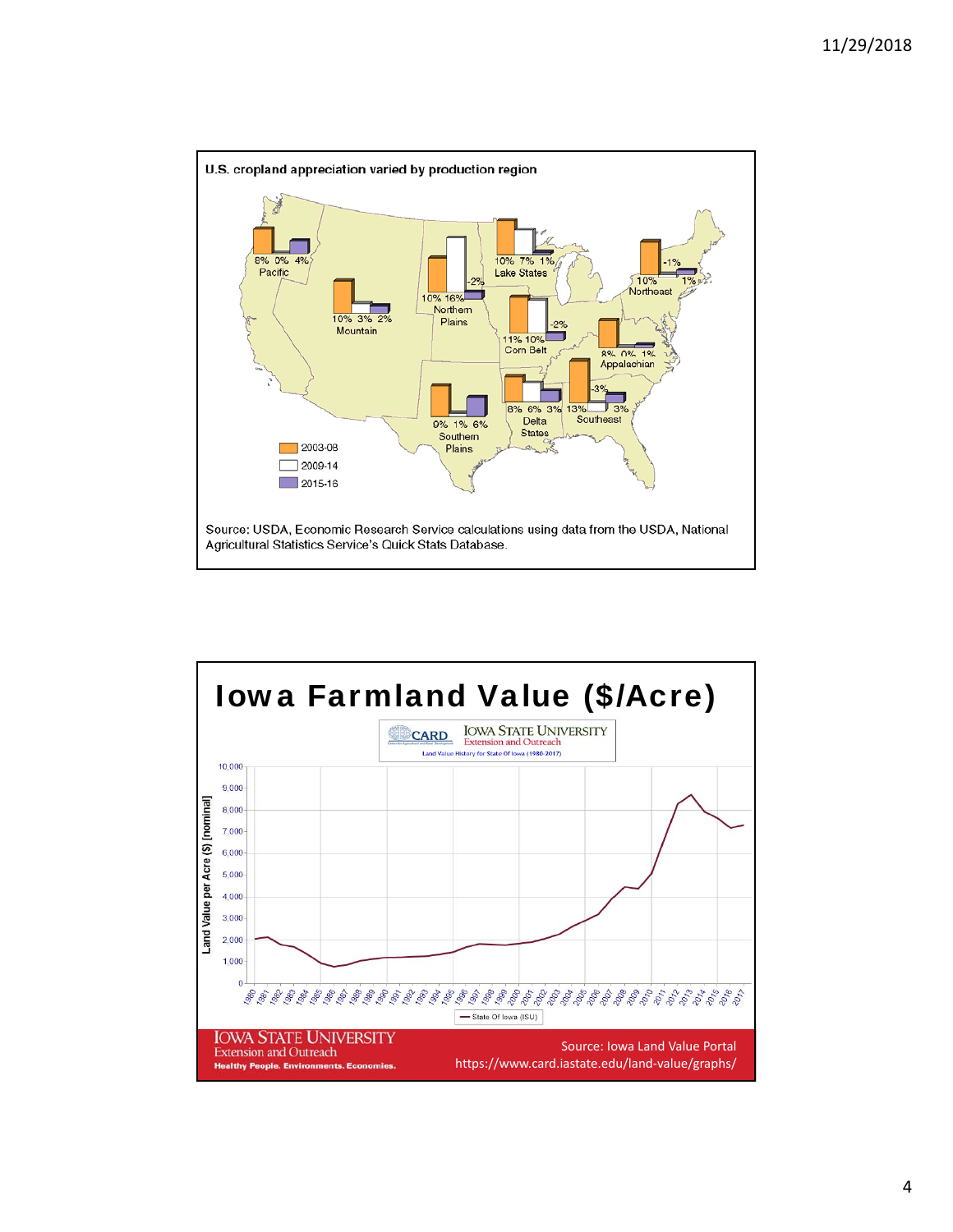

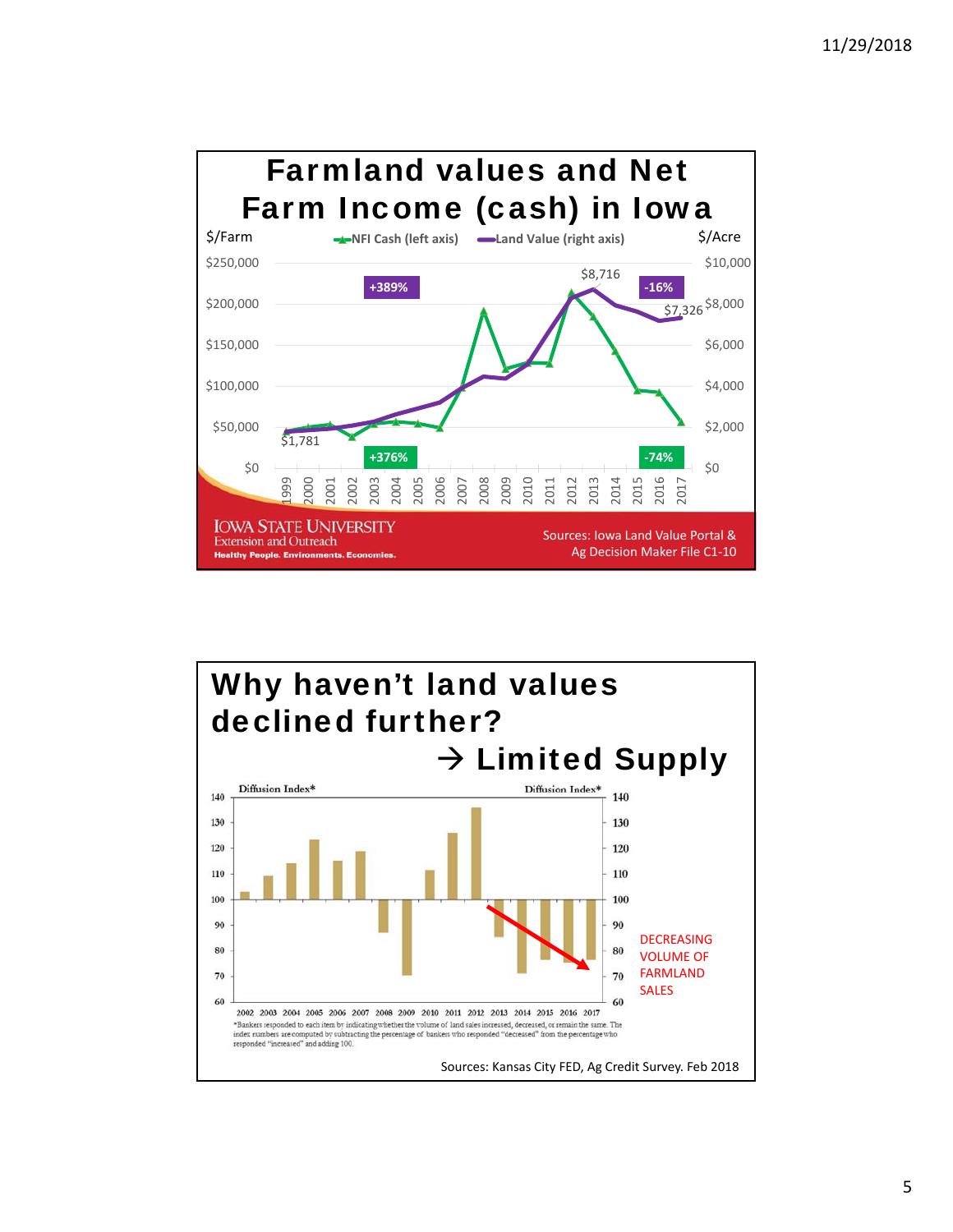



6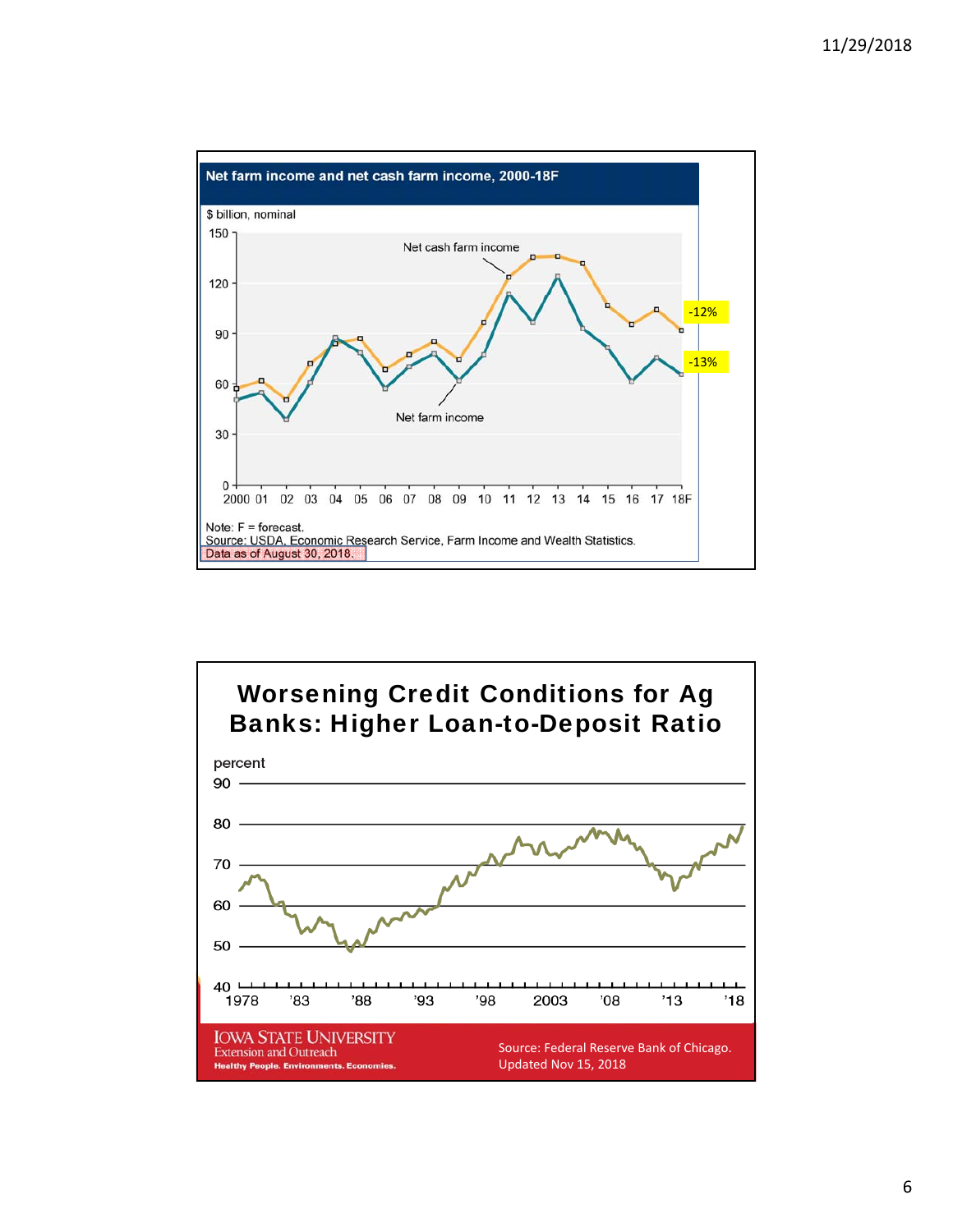

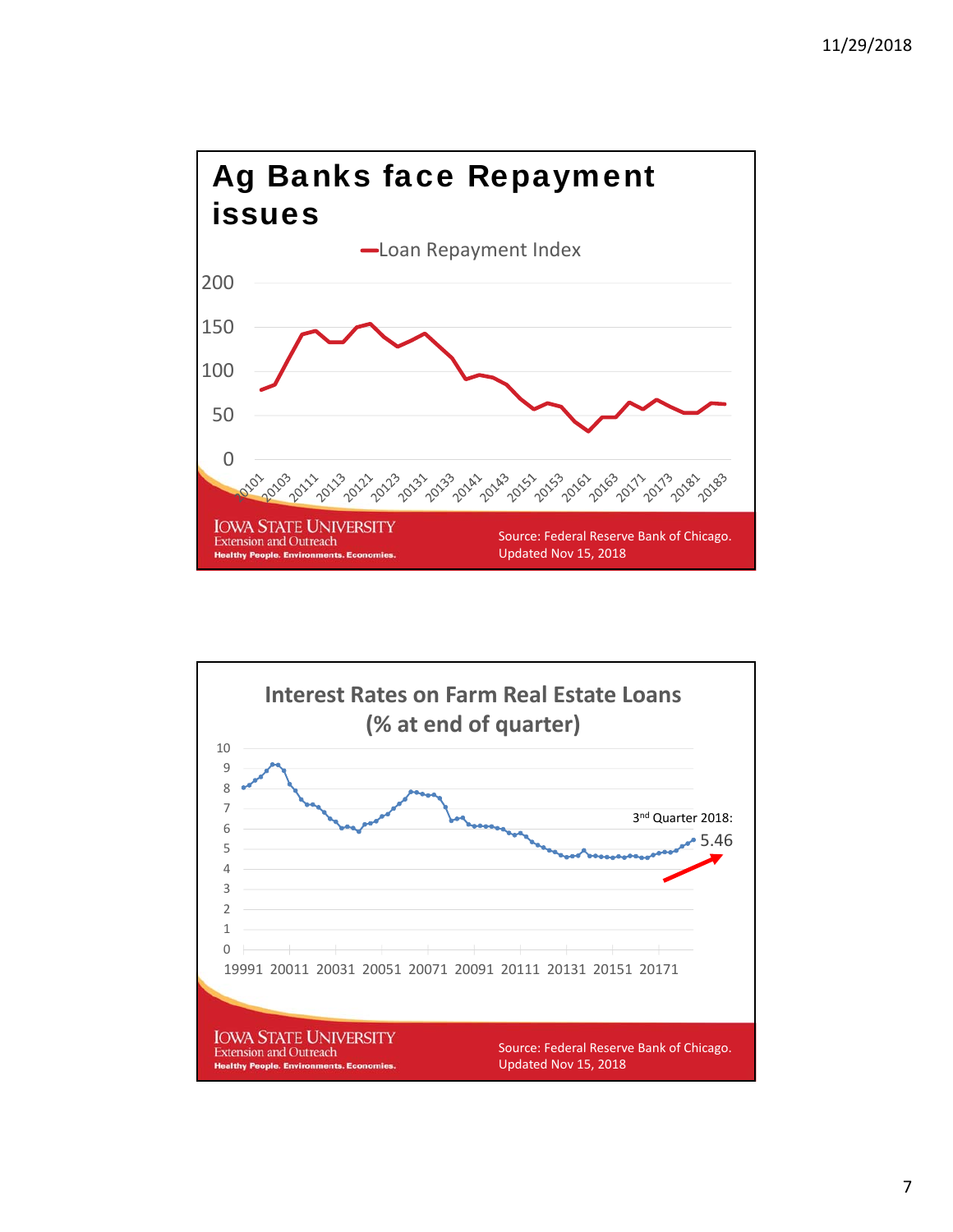

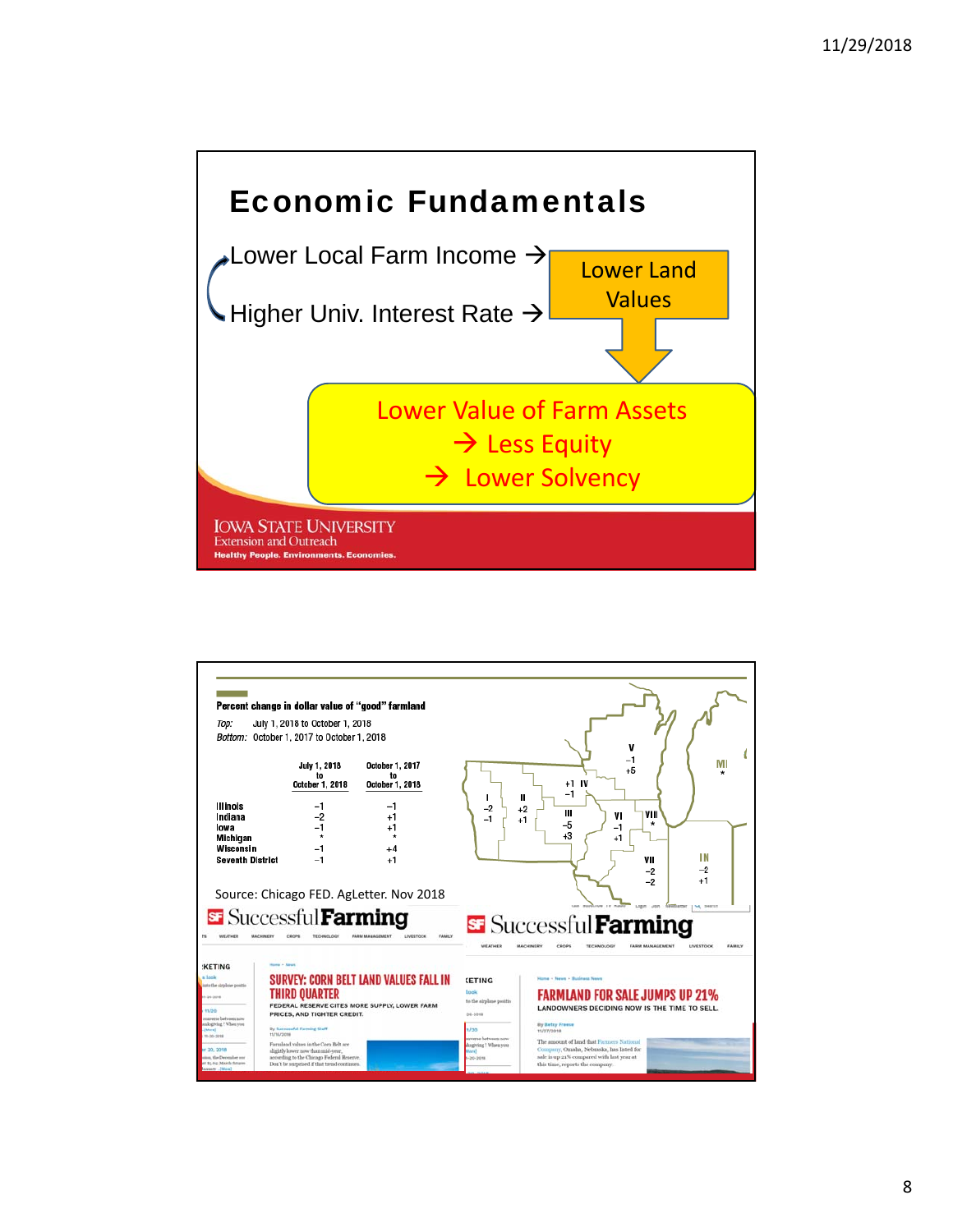

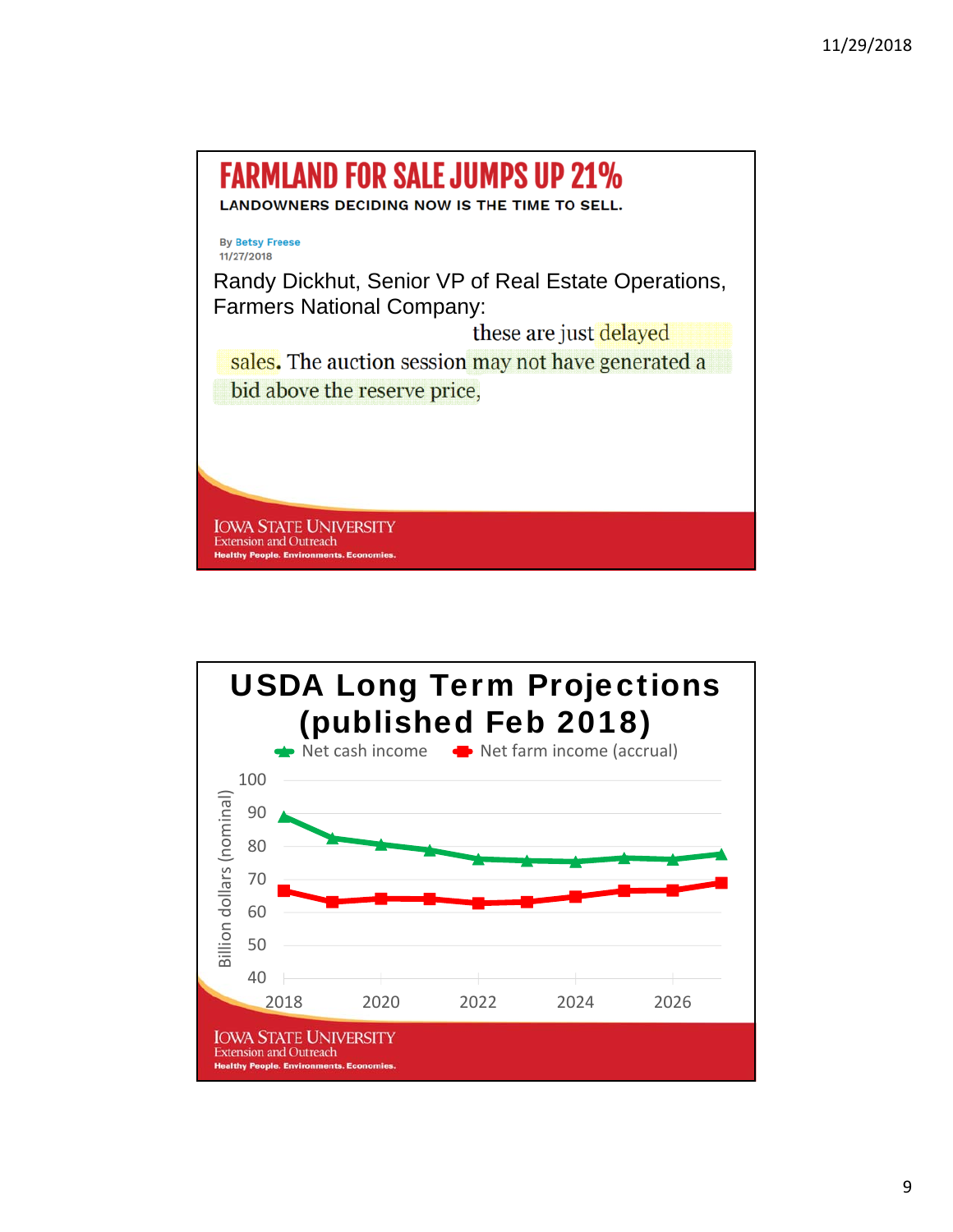

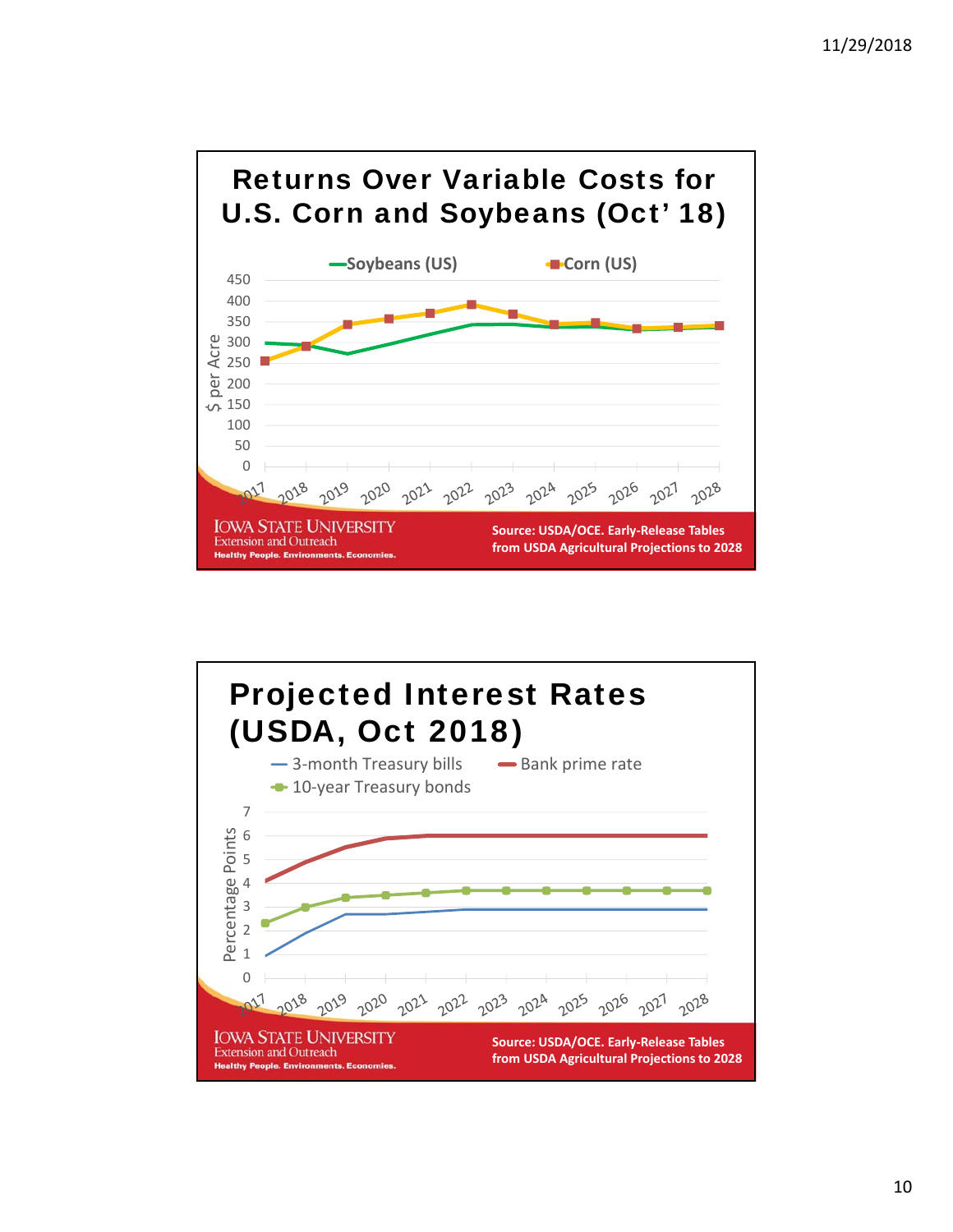## What if land values go lower and interest rates higher?

#### • **Operator Landowners with Cash Flow problems:**

- >Lower collateral to cover cash gaps
- Choose to sell some land?
- Forced land sales?
- Cut equity losses and exit farming?
- **Operator Landowners with "Old cash" :**
	- More attractive Financial investments
	- $\triangleright$  Expand farm operation?  $\rightarrow$  years to retirement
	- Cut equity losses and exit farming?

**IOWA STATE UNIVERSITY Extension and Outreach Healthy People. Environments. Ec** 

# What if land values go lower and interest rates higher?

• **Non-operating Landowners:**

 $\triangleright$  Higher interest rates = Higher opportunity costs

- Asking for higher cash rents?
- > Sell now or wait until next cycle?

#### • **Tenants:**

- Fewer rented acres?
- **Exiting farmers?**

**>Lower rents?** 

**IOWA STATE UNIVERSITY Extension and Outreach Healthy People. Environments. Economies**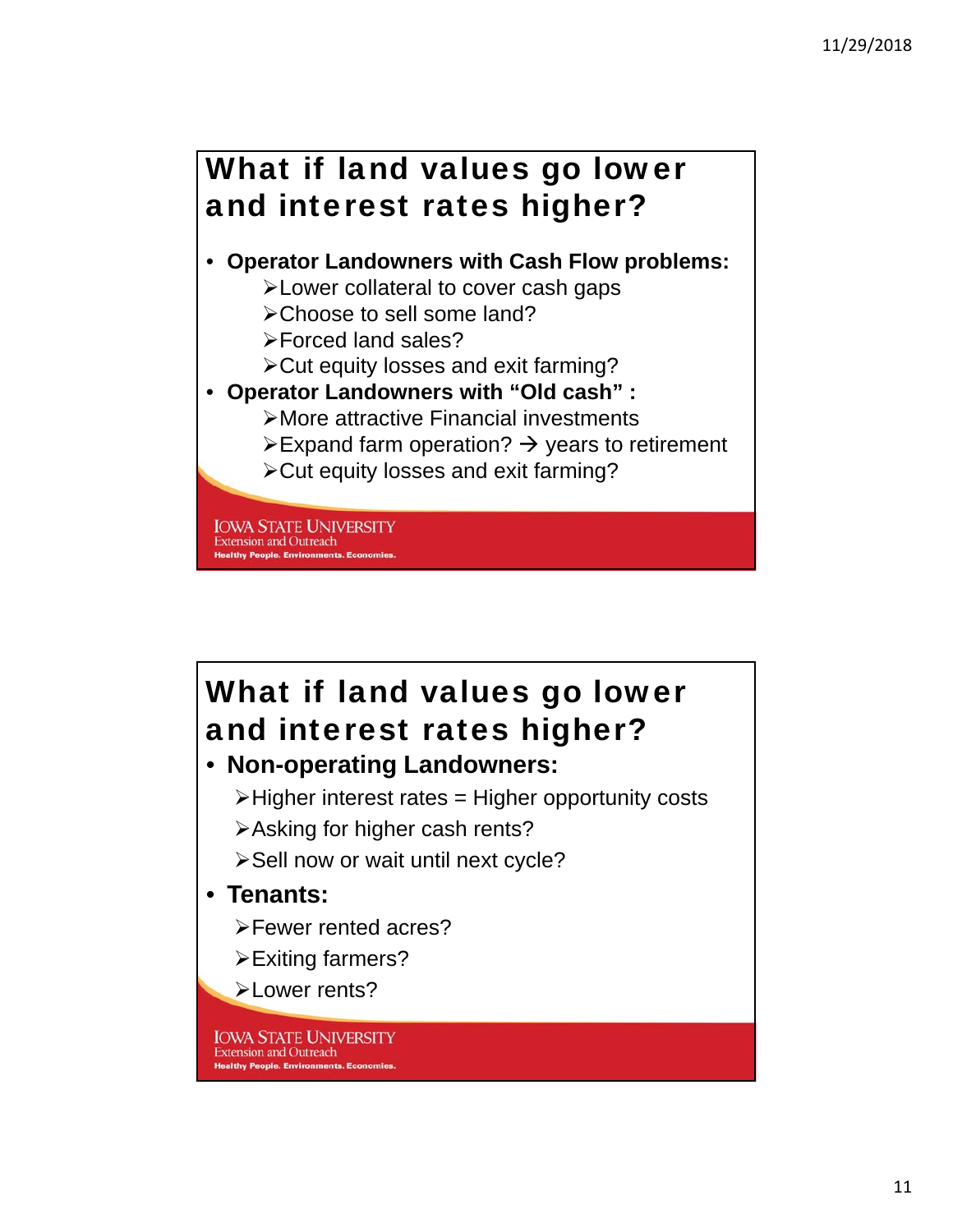### What if land values go lower and interest rates higher? **Chart 4: Share of Farmland Purchased by Farmers**





## What can happen in Iowa? 2 Case Studies

Joe Early Purchase vs. John Recent Purchase Both farms:

- 650 acres
- 50% corn; 50% beans on Owned land
- ISU Cost of Production per Acre
- Average Iowa yields
- Land Costs on Owned acres: 0.5% Land Value
- Sell all crop in 1 marketing year

**IOWA STATE UNIVERSITY Extension and Outreach Healthy People. Environments. Economies**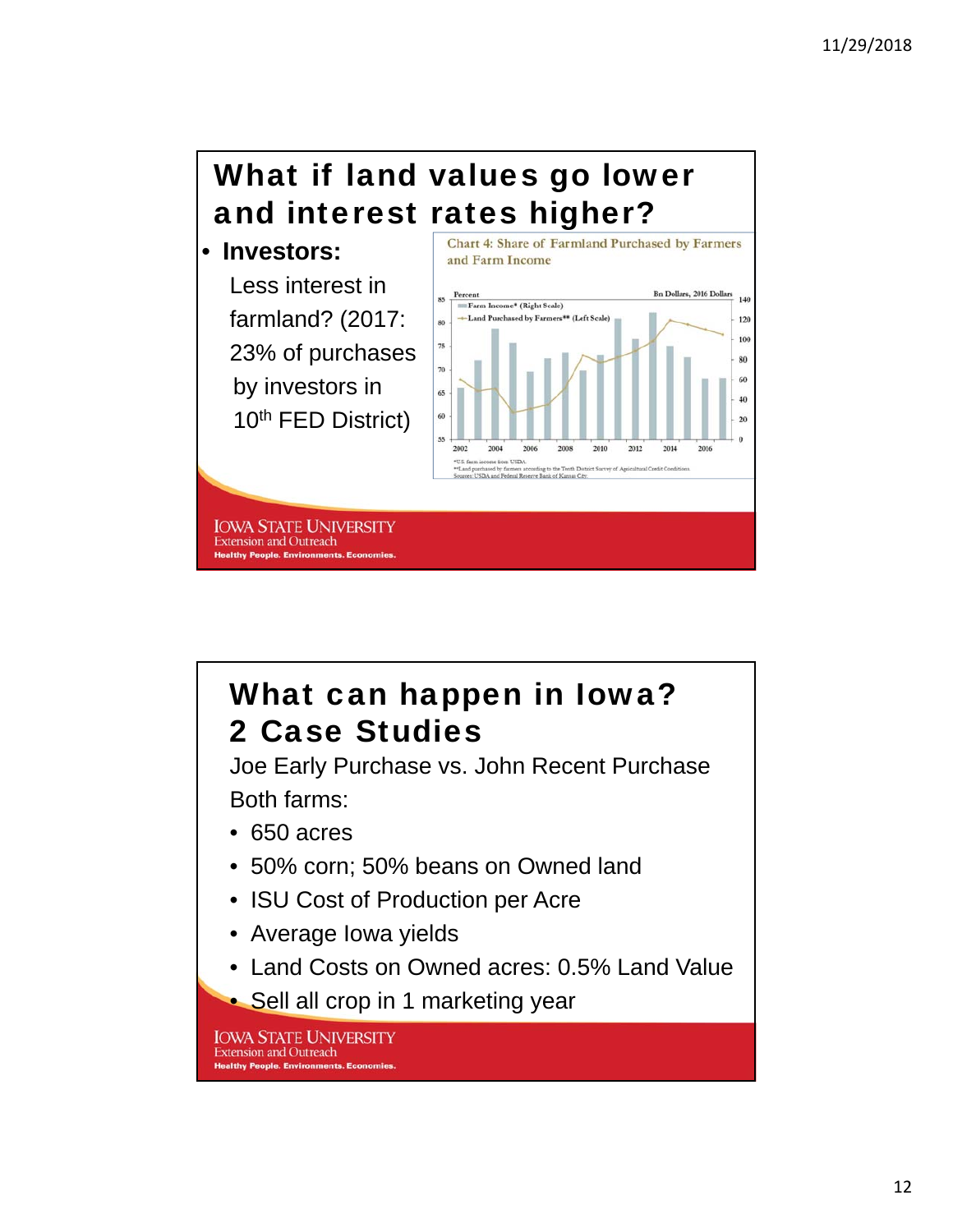## Joe Early Purchase

#### **Owned:**

- Purchased 400 acres in 2003: \$2,275 per acre
- Cost: \$910,000
- 20-year loan; 6% interest rate; 20% down **Rented:**
- 250 acres: 100 on Corn ; 50 on Beans

**IOWA STATE UNIVERSITY Extension and Outreach Healthy People. Environments. Ec** 

# John Recent Purchase

#### **Until 2012:**

- Owned 160 acres debt free
- Rented 490 acres: 300 acres Corn, 190 acres Beans **2013 onwards:**
- In 2013 purchased 240 acres, \$8,716 per acre
- Cost: \$ 2.09 million
- 20-year loan; 4.5% interest rate; 20% down
- 250 acres rent: 100 Corn; 50 Beans

• Total Owned 400 acres; Total Rented 250 acres

**IOWA STATE UNIVERSITY Extension and Outreach Healthy People, Environments, Economies**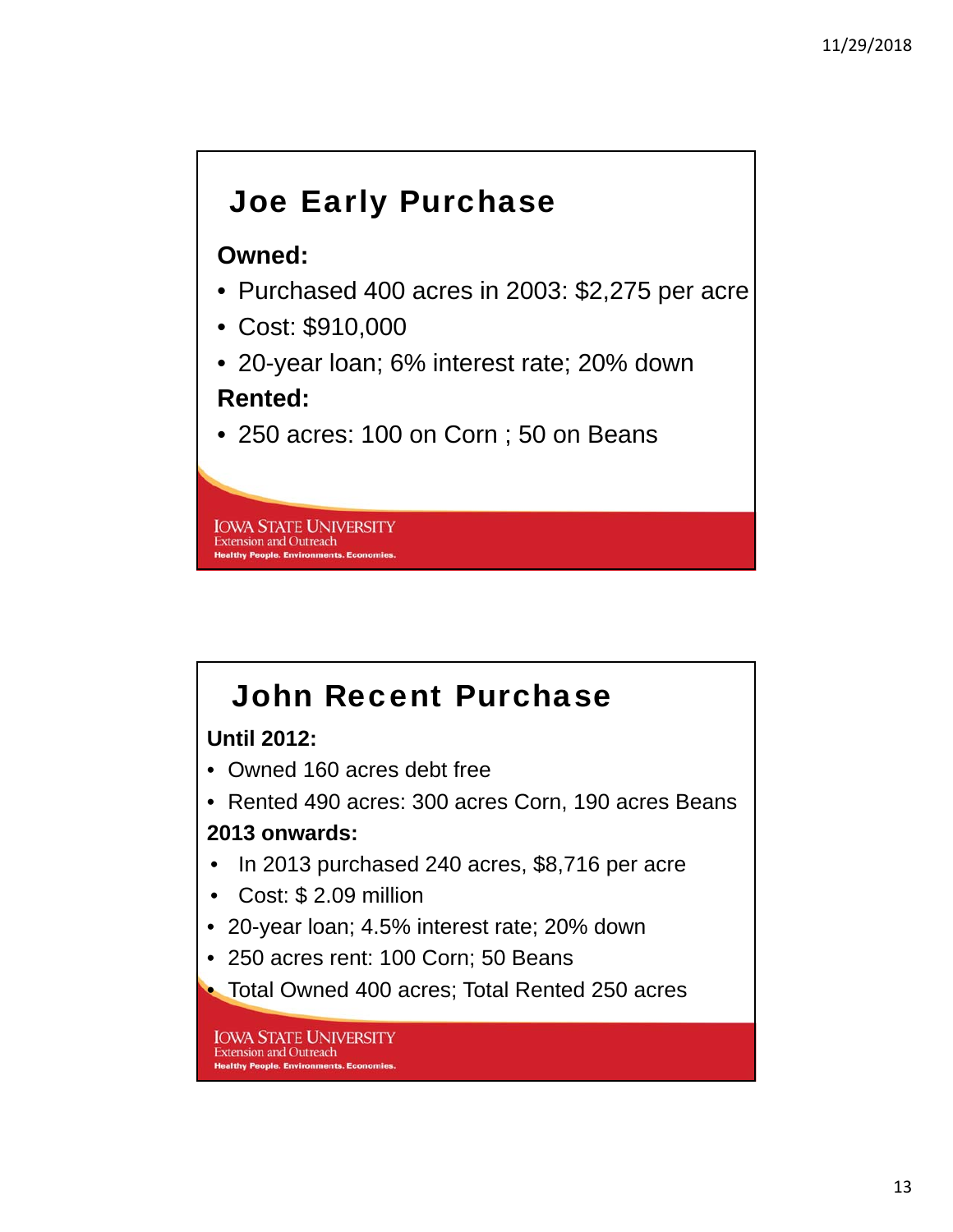

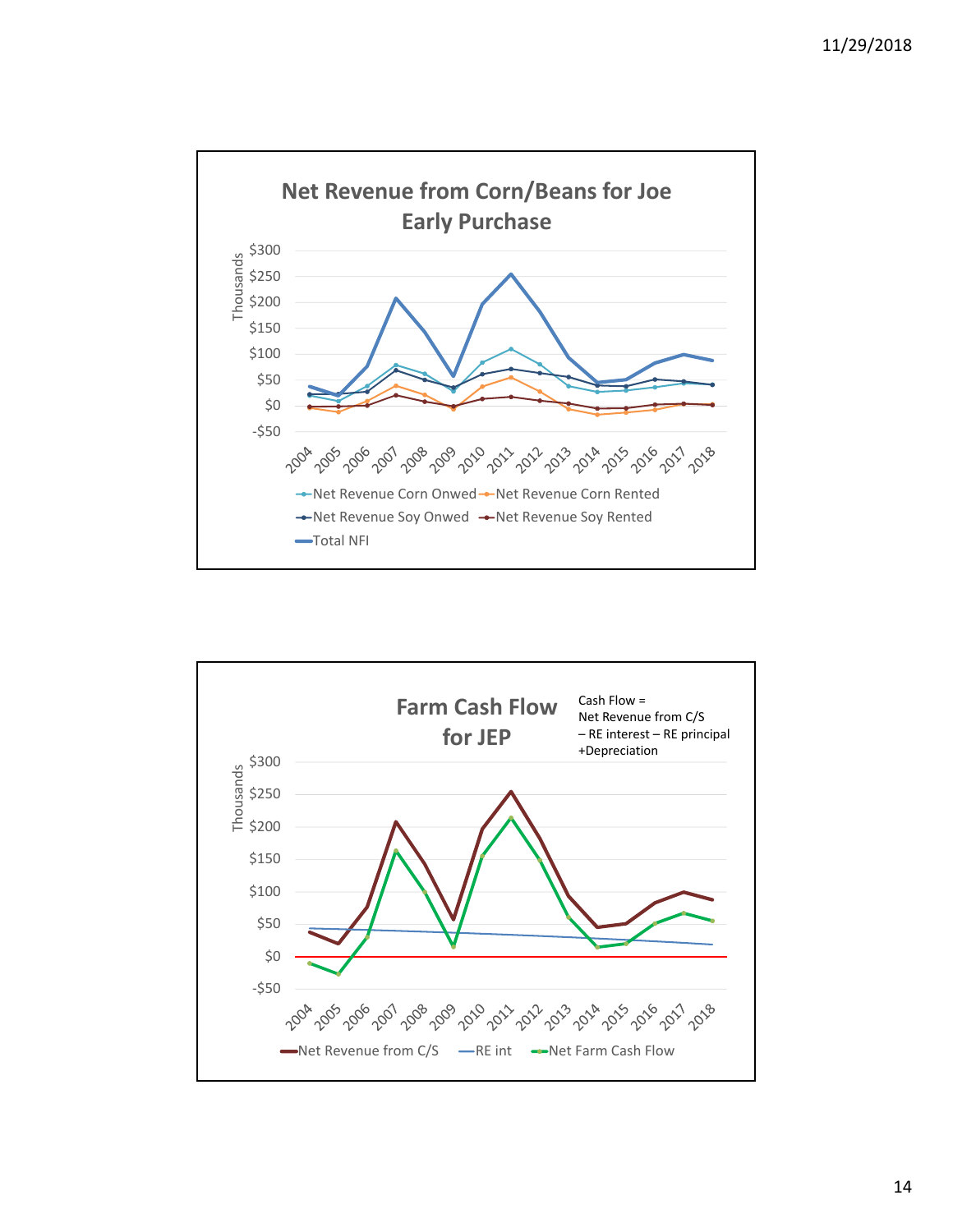

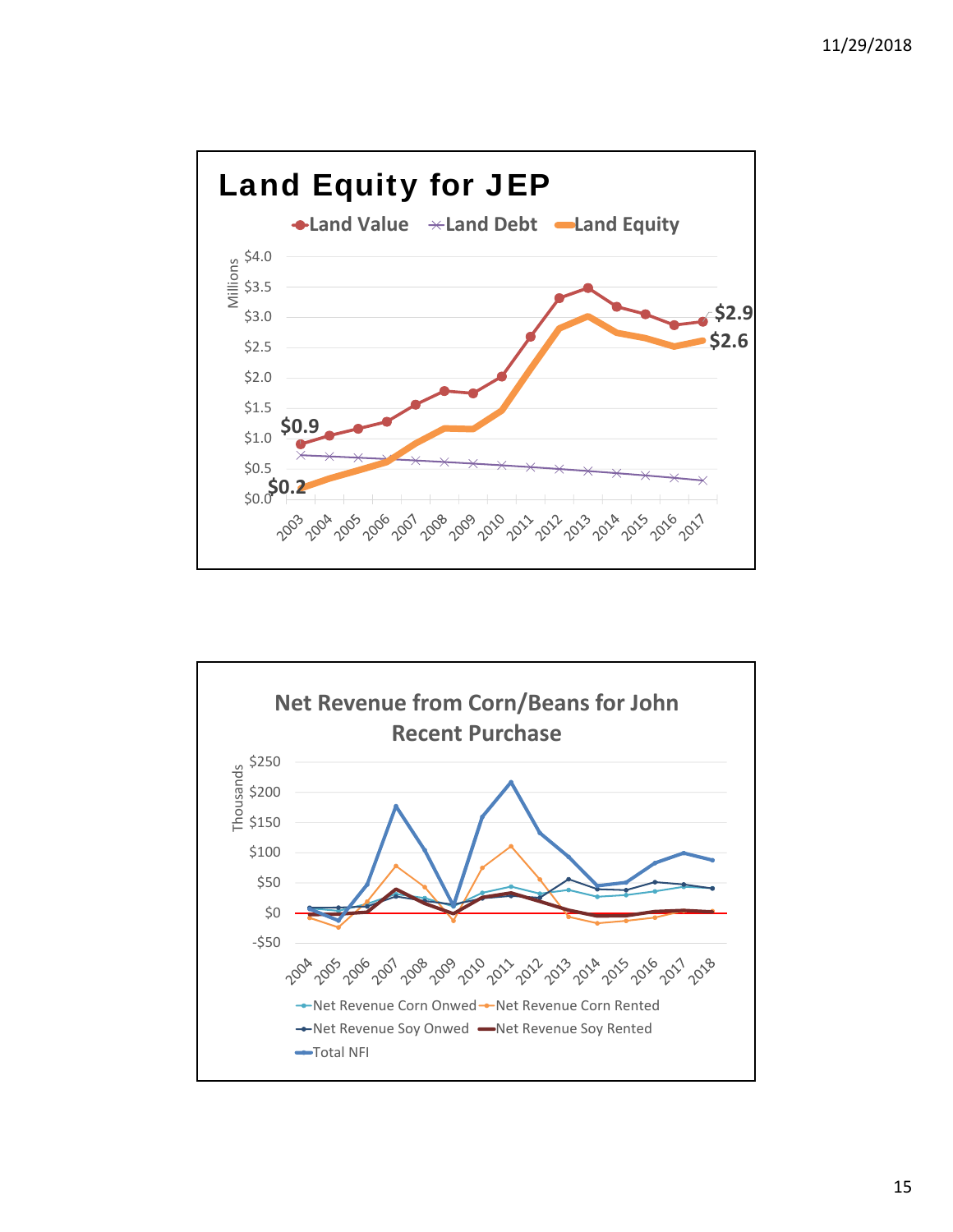

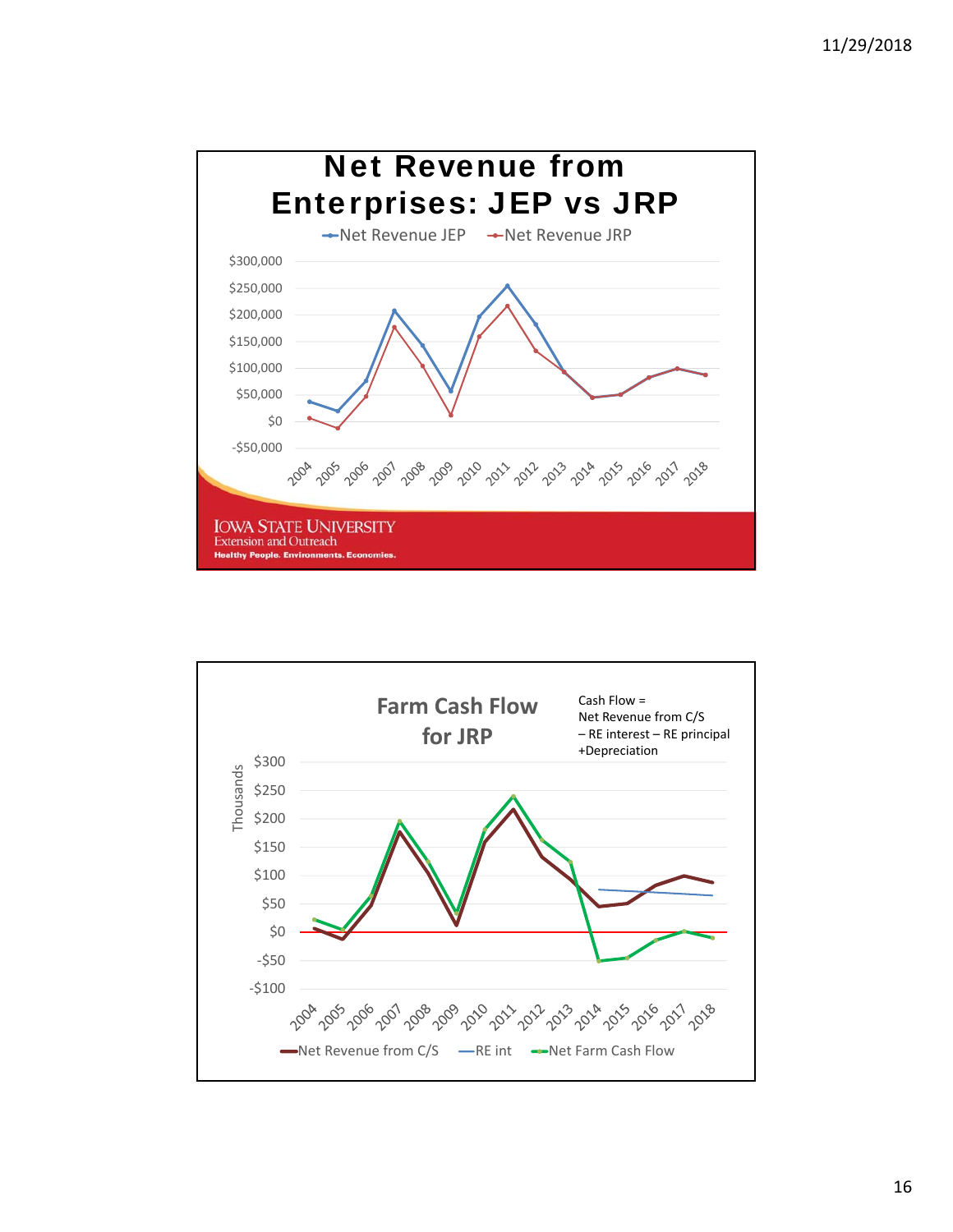

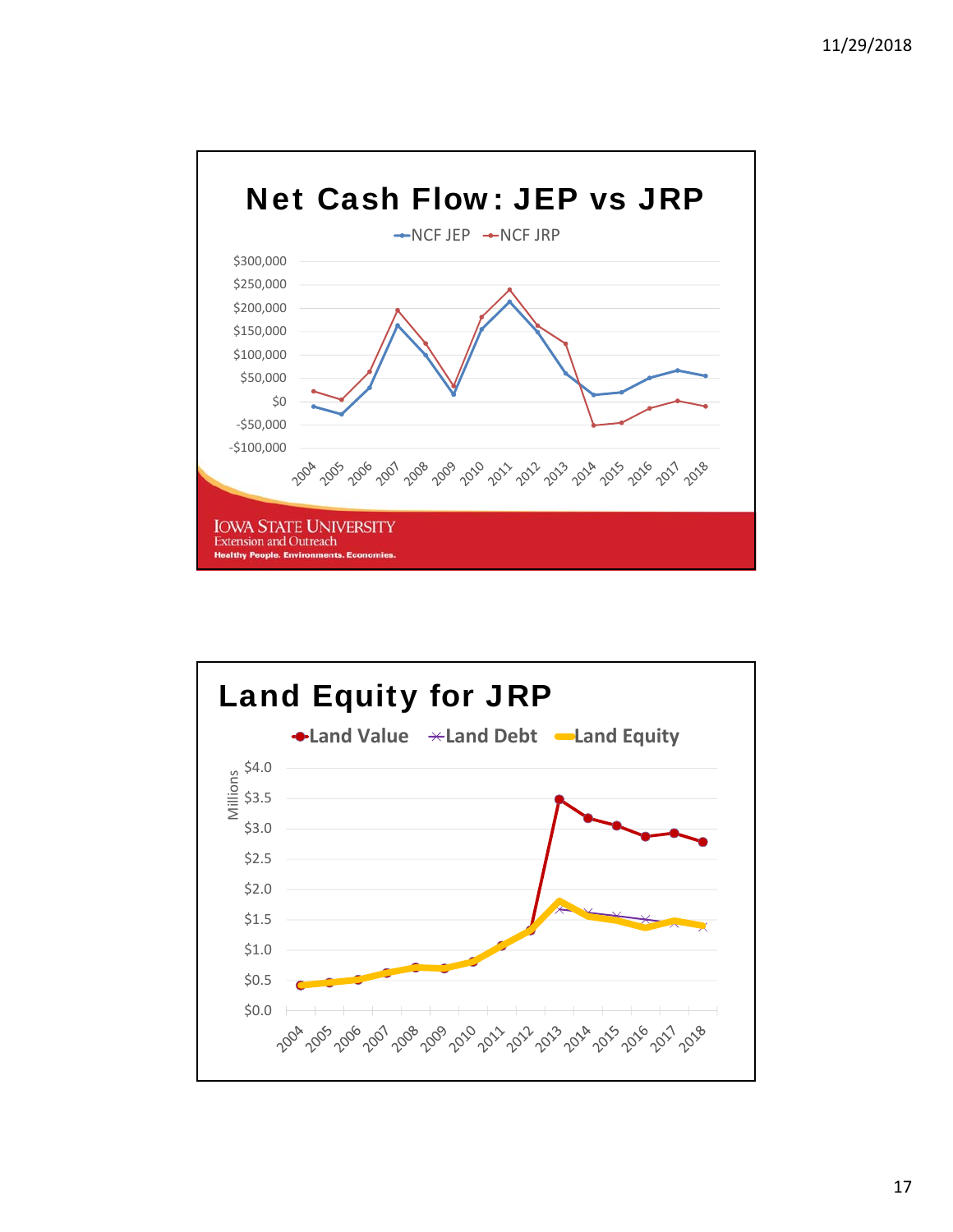

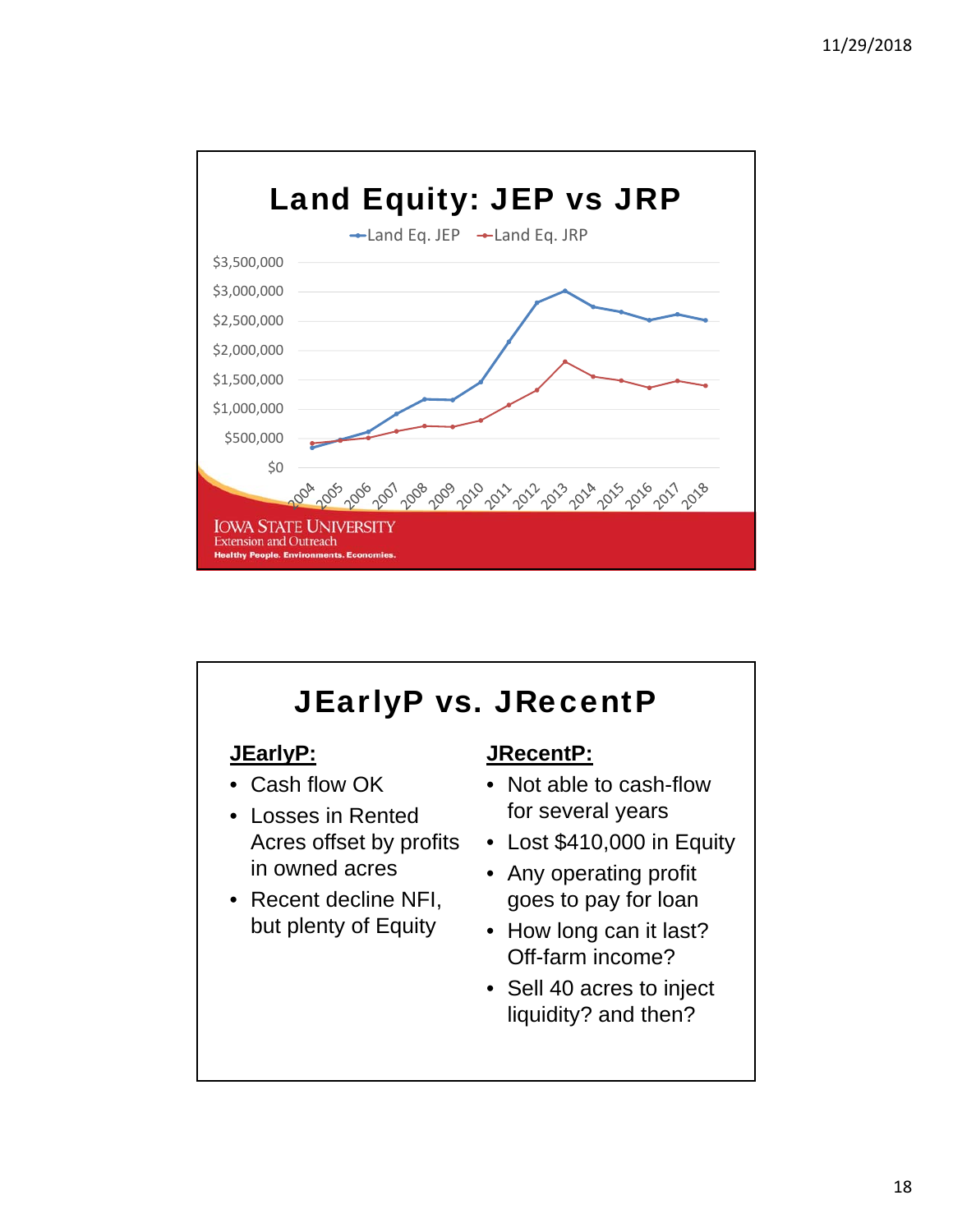

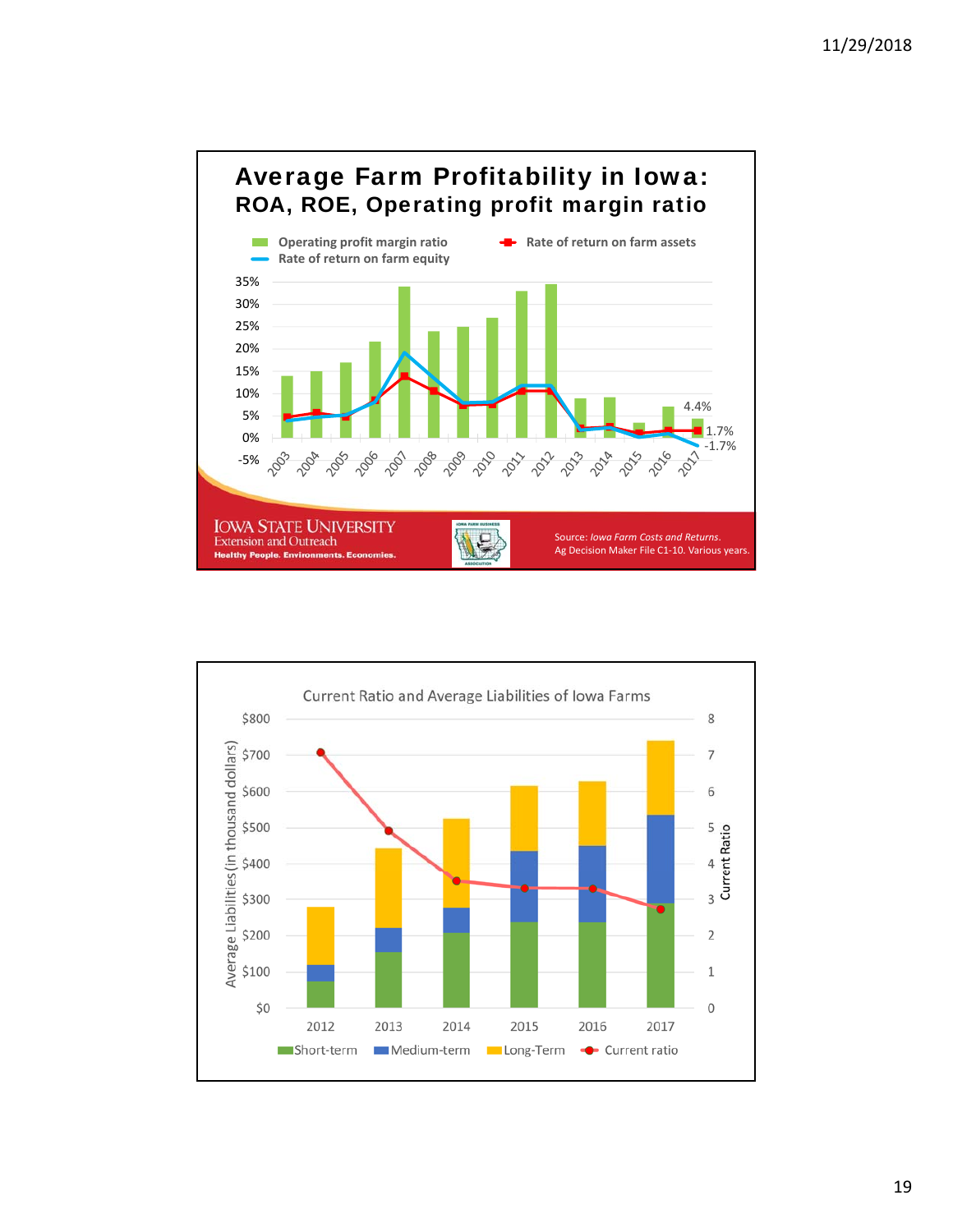

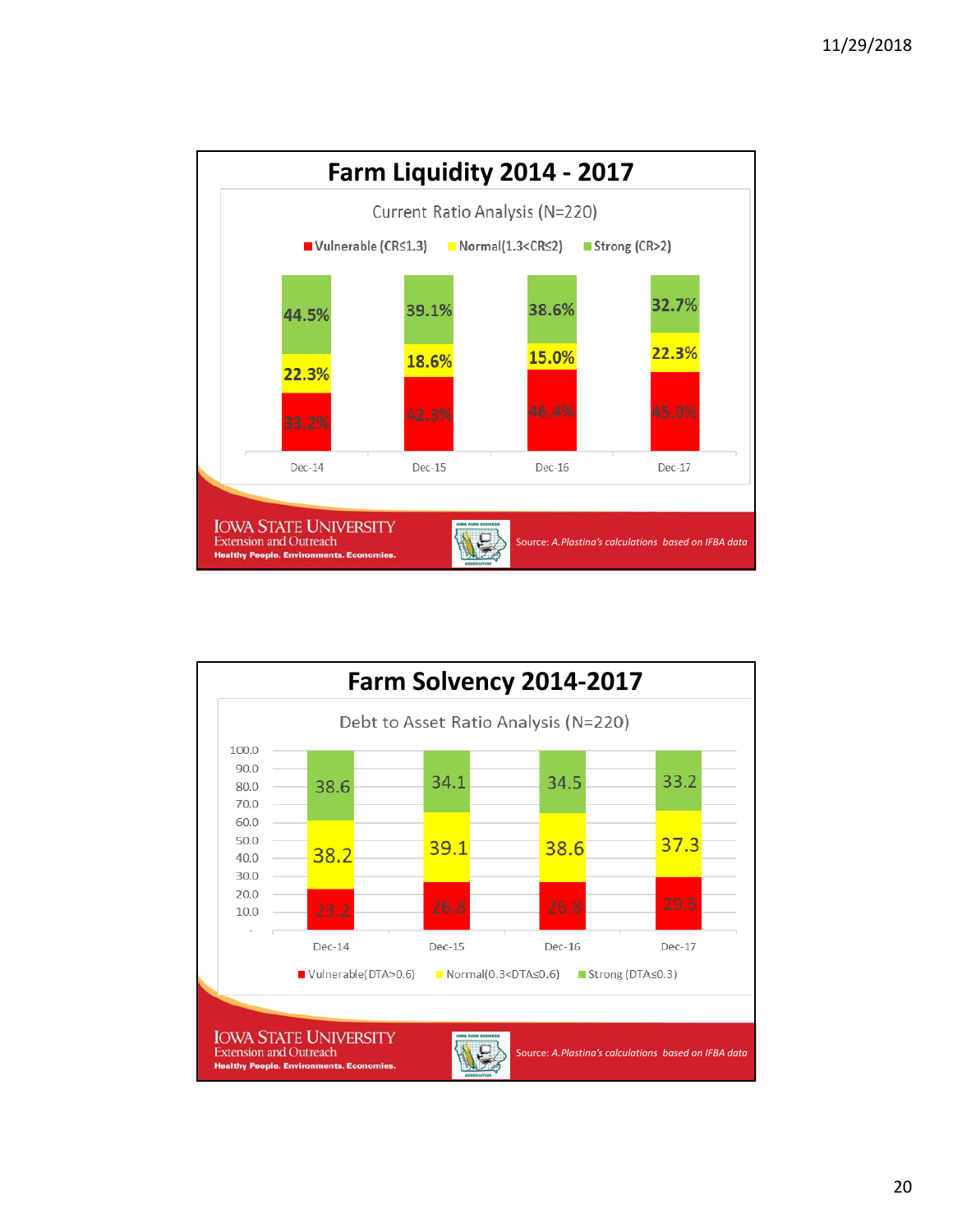

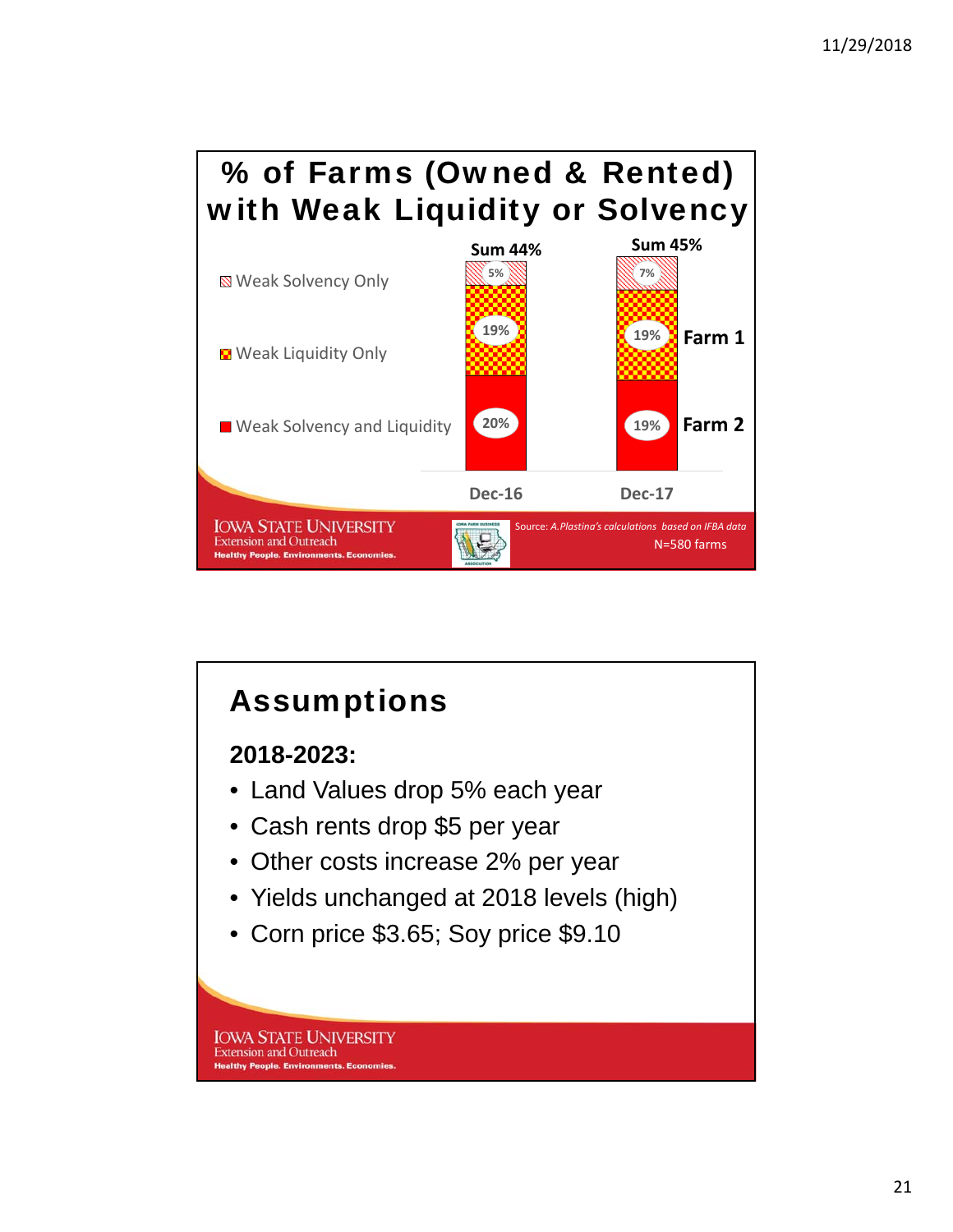

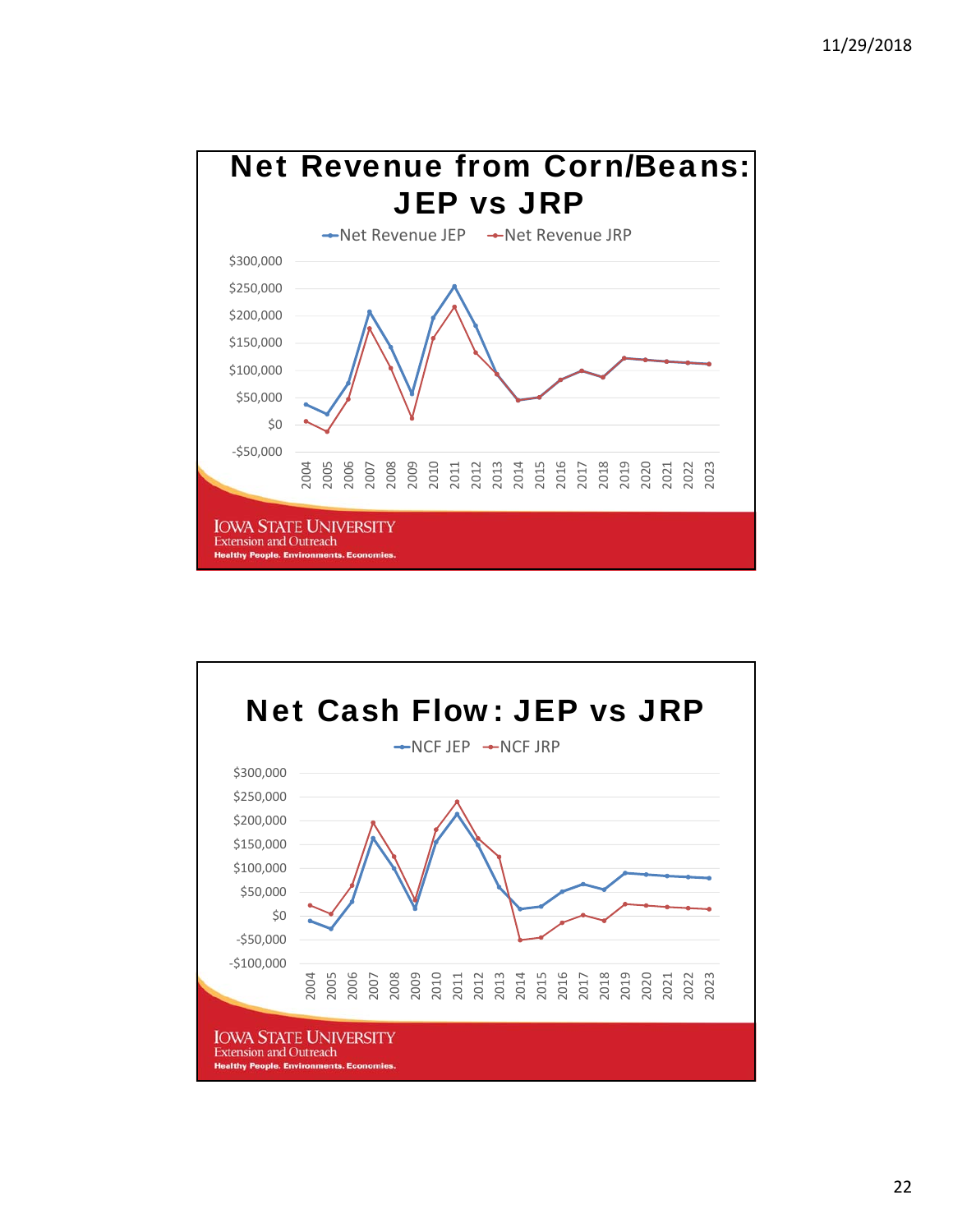

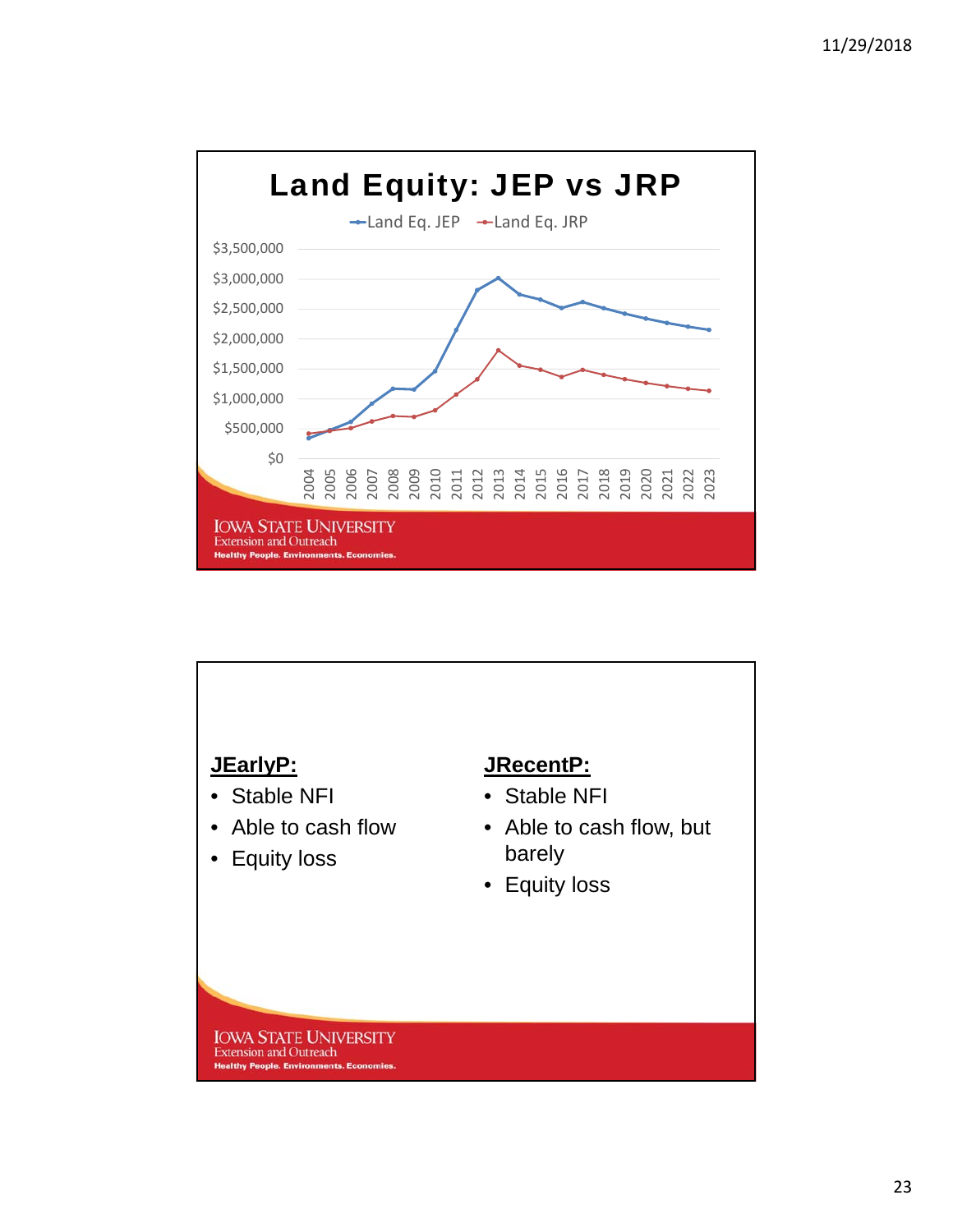

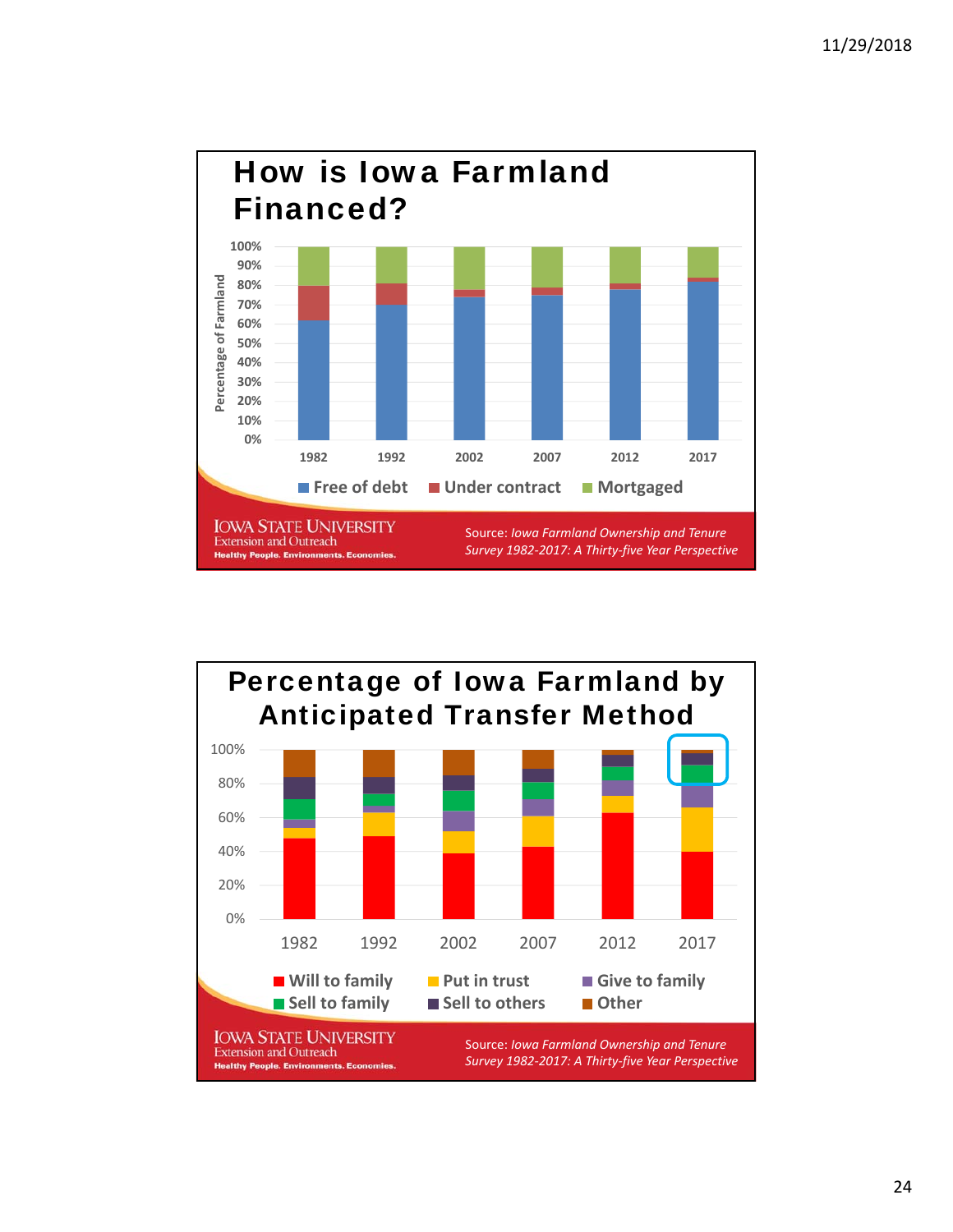# Percent of Owners Who Anticipate Land Transfer in Next Five Years, 2017



# …Some farms will sink, but most will swim; painful anyway

- Weak solvency and liquidity: 1 out of 5 mid-sized commercial farms
- Likely to see some farmers exit farming:
	- Liquidity strapped
	- Highly leveraged
- Some farms will shed rented acres
- Some farms with strong solvency and liquidity will buy land, add rented acres
- Overall: painful, but not massive crisis
- Particularly, if farmers have a well structured cash flow budget  $\rightarrow$  discuss options with lenders ASAP